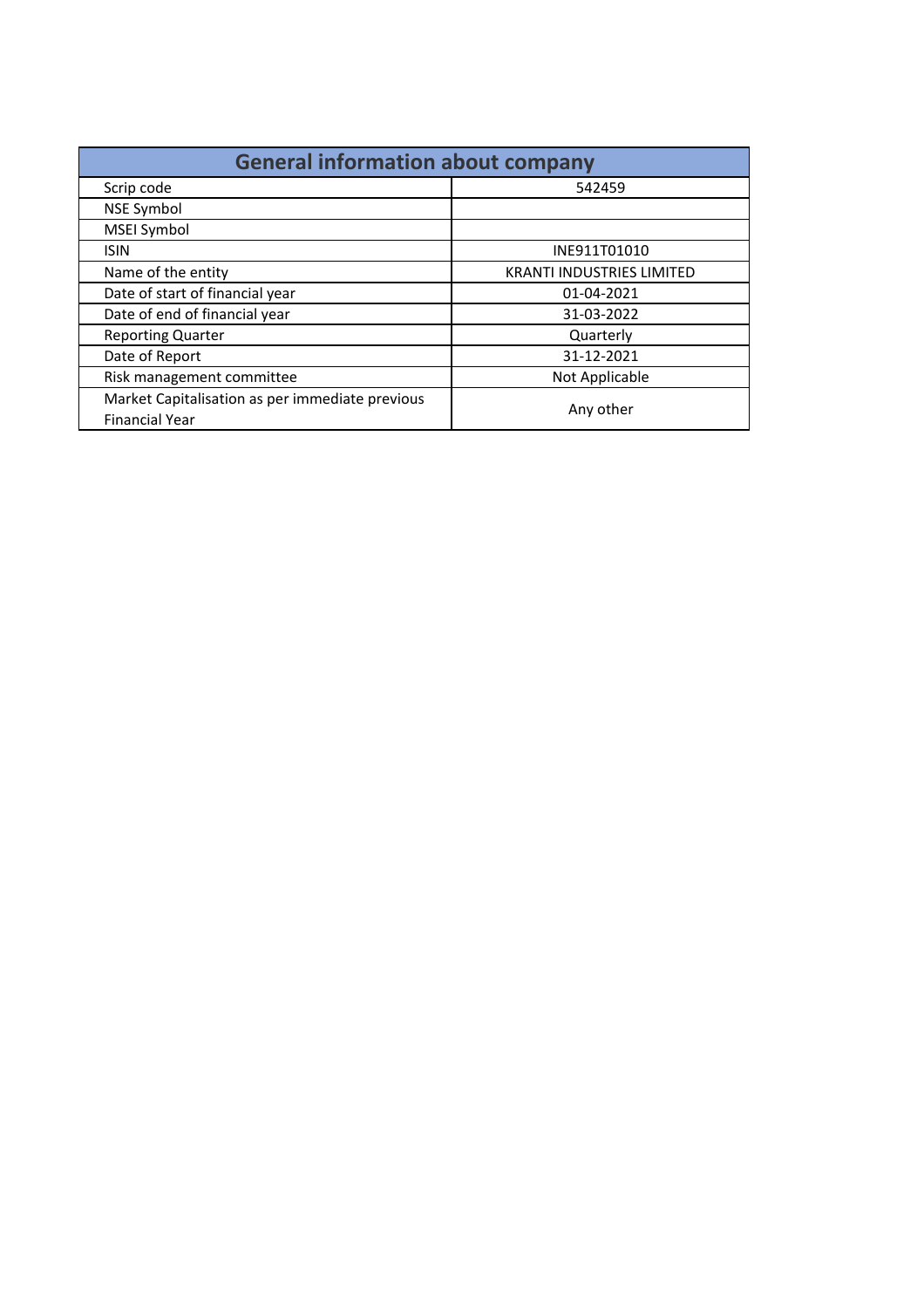|                | <b>Annexure I</b>           |                              |                              |                   |                                                     |                                       |                               |                     |                                                                                              |                                                 |                                       |                               |                      |                                                |                                                                                                                                           |                                                                                                                                                                     |                                                                                                                                                                   |                                                                                                                                                                                            |
|----------------|-----------------------------|------------------------------|------------------------------|-------------------|-----------------------------------------------------|---------------------------------------|-------------------------------|---------------------|----------------------------------------------------------------------------------------------|-------------------------------------------------|---------------------------------------|-------------------------------|----------------------|------------------------------------------------|-------------------------------------------------------------------------------------------------------------------------------------------|---------------------------------------------------------------------------------------------------------------------------------------------------------------------|-------------------------------------------------------------------------------------------------------------------------------------------------------------------|--------------------------------------------------------------------------------------------------------------------------------------------------------------------------------------------|
|                |                             |                              |                              |                   |                                                     |                                       |                               |                     | Annexure I to be submitted by listed entity on quarterly basis                               |                                                 |                                       |                               |                      |                                                |                                                                                                                                           |                                                                                                                                                                     |                                                                                                                                                                   |                                                                                                                                                                                            |
|                |                             |                              |                              |                   |                                                     |                                       |                               |                     | <b>I. Composition of Board of Directors</b>                                                  |                                                 |                                       |                               |                      |                                                |                                                                                                                                           |                                                                                                                                                                     |                                                                                                                                                                   |                                                                                                                                                                                            |
|                |                             |                              |                              |                   | Whether the listed entity has a Regular Chairperson | Yes                                   |                               |                     |                                                                                              |                                                 |                                       |                               |                      |                                                |                                                                                                                                           |                                                                                                                                                                     |                                                                                                                                                                   |                                                                                                                                                                                            |
|                |                             |                              |                              |                   | Whether Chairperson is related to MD or CEO         | Yes                                   |                               |                     |                                                                                              |                                                 |                                       |                               |                      |                                                |                                                                                                                                           |                                                                                                                                                                     |                                                                                                                                                                   |                                                                                                                                                                                            |
| Sr             | <b>Title (Mr</b><br>$/Ms$ ) | Name of the<br>Director      | PAN                          | <b>DIN</b>        | Category 1 of<br>directors                          | Category 2 of<br>directors            | Category<br>3 of<br>directors | Date of<br>Birth    | Whether special<br>resolution<br>passed?<br>[Refer Reg.<br>17(1A) of Listing<br>Regulations] | Date of<br>passing<br>special<br>resolutio<br>n | Initial<br>Date of<br>appointm<br>ent | Date of Re<br>appointm<br>ent | Date of<br>cessation | <b>Tenure of</b><br>director<br>(in<br>months) | No of Directorship<br>in listed entities<br>including this<br>listed entity<br>(Refer Regulation<br>17A of Listing<br><b>Regulations)</b> | No of<br>Independent<br>Directorship in<br>listed entities<br>including this<br>listed entity<br>(Refer<br>Regulation<br>17A(1) of<br>Listing<br><b>Regulations</b> | Number of<br>memberships in<br>Audit/ Stakeholder<br>Committee(s)<br>including this listed<br>entity (Refer<br>Regulation 26(1) of<br><b>Listing Regulations)</b> | No of post of<br>Chairperson in Audit/<br>Stakeholder<br>Committee held in<br>listed entities including<br>this listed entity (Refer<br>Regulation 26(1) of<br><b>Listing Regulations)</b> |
| $\,1\,$        | Mr                          | SACHIN SUBHASH<br>VORA       | ACNPV4341E 02002468 Director |                   | Executive                                           | Chairperson<br>related to<br>Promoter | MD                            | $23 - 11 -$<br>1980 | <b>NA</b>                                                                                    |                                                 | $28 - 01 -$<br>2008                   | $26 - 11$<br>2020             |                      |                                                |                                                                                                                                           | O                                                                                                                                                                   |                                                                                                                                                                   |                                                                                                                                                                                            |
| $\overline{2}$ | Mr                          | <b>SUMIT SUBHASH</b><br>VORA | ACVPV4627P                   | 02002416 Director | Executive                                           | Not<br>Applicable                     |                               | $13 - 01$<br>1984   | <b>NA</b>                                                                                    |                                                 | 28-01-<br>2008                        | $26 - 11$<br>2020             |                      |                                                |                                                                                                                                           | $\Omega$                                                                                                                                                            | $\Omega$                                                                                                                                                          |                                                                                                                                                                                            |
| 3              | Mrs                         | INDUBALA<br>SUBHASH VORA     | AALPV8616N 02018226 Director |                   | Non-Executive<br>Non<br>Independent                 | Not<br>Applicable                     |                               | $25 - 09 -$<br>1961 | <b>NA</b>                                                                                    |                                                 | $05 - 12 -$<br>1995                   |                               |                      |                                                |                                                                                                                                           | $\circ$                                                                                                                                                             |                                                                                                                                                                   |                                                                                                                                                                                            |
| $\sqrt{4}$     | Mr                          | PRAKASH VASANT<br>KAMAT      | AACPK6506H 07350643 Director |                   | Non-Executive<br>Independent                        | Not<br>Applicable                     |                               | $12 - 11 -$<br>1950 | ΝA                                                                                           |                                                 | $30 - 11 -$<br>2015                   | 13-02<br>2021                 |                      | 73                                             |                                                                                                                                           |                                                                                                                                                                     |                                                                                                                                                                   |                                                                                                                                                                                            |
| 5              | Mr                          | PRAMOD VINAYAK<br>APSHANKAR  | AAOPA8945L 00019869          |                   | Non-Executive<br>Independent<br>Director            | Not<br>Applicable                     |                               | $29 - 11 -$<br>1952 | ΝA                                                                                           |                                                 | $30 - 11 -$<br>2015                   | 13-02<br>2021                 |                      | 73                                             |                                                                                                                                           |                                                                                                                                                                     |                                                                                                                                                                   |                                                                                                                                                                                            |
| 6              | Mr                          | SATCHIDANAND<br>ARUN RANADE  | AAZPR8027R 03525423 Director |                   | Non-Executive<br>Independent                        | Not<br>Applicable                     |                               | $03 - 04 -$<br>1970 | NA                                                                                           |                                                 | 06-04-<br>2021                        |                               |                      |                                                |                                                                                                                                           |                                                                                                                                                                     |                                                                                                                                                                   |                                                                                                                                                                                            |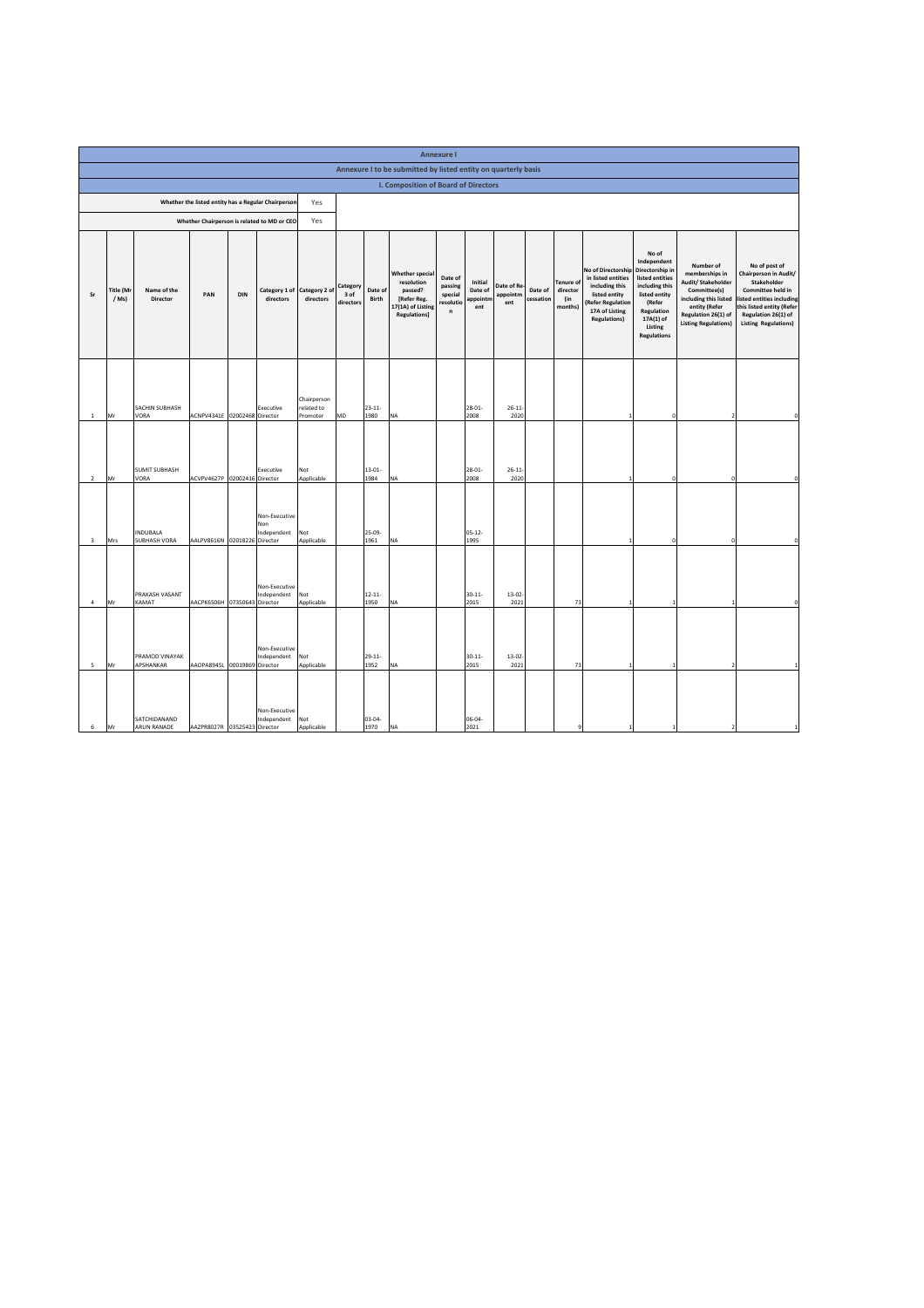|               | <b>Annexure 1</b><br><b>II. Composition of Committees</b>                    |                                                       |                                                |                        |                          |  |
|---------------|------------------------------------------------------------------------------|-------------------------------------------------------|------------------------------------------------|------------------------|--------------------------|--|
|               |                                                                              | <b>Audit Committee Details</b>                        |                                                |                        |                          |  |
|               |                                                                              | Whether the Audit Committee has a Regular Chairperson |                                                |                        | Yes                      |  |
| Sr            | Category 1<br>Name of Committee members<br><b>DIN Number</b><br>of directors |                                                       | Category 2<br>of directors                     | Date of<br>Appointment | Date of<br>Cessatio<br>n |  |
| 1             | 03525423                                                                     | SATCHIDANAND ARUN RANADE                              | Non-<br>Executive -<br>Independent<br>Director | Chairperson            | 06-04-2021               |  |
| $\mathcal{P}$ | 02002468                                                                     | SACHIN SUBHASH VORA                                   | Executive<br>Director                          | Member                 | 06-04-2021               |  |
| 3             | 00019869                                                                     | PRAMOD VINAYAK APSHANKAR                              | Non-<br>Executive -<br>Independent<br>Director | Member                 | 06-04-2021               |  |

|    | <b>Nomination and remuneration committee</b> |                                                                             |                                                |                            |                        |                          |  |
|----|----------------------------------------------|-----------------------------------------------------------------------------|------------------------------------------------|----------------------------|------------------------|--------------------------|--|
|    |                                              | Whether the Nomination and remuneration committee has a Regular Chairperson |                                                |                            | Yes                    |                          |  |
| Sr | <b>DIN Number</b>                            | <b>Name of Committee members</b>                                            | Category 1<br>of directors                     | Category 2<br>of directors | Date of<br>Appointment | Date of<br>Cessatio<br>n |  |
| 1  | 00019869                                     | PRAMOD VINAYAK APSHANKAR                                                    | Non-<br>Executive -<br>Independent<br>Director | Chairperson                | 06-04-2021             |                          |  |
| 2  | 07350643                                     | PRAKASH VASANT KAMAT                                                        | Non-<br>Executive -<br>Independent<br>Director | Member                     | 06-04-2021             |                          |  |
| 3  | 03525423                                     | SATCHIDANAND ARUN RANADE                                                    | Non-<br>Executive -<br>Independent<br>Director | Member                     | 06-04-2021             |                          |  |

|               | <b>Stakeholders Relationship Committee</b> |                                                                           |                                                |                            |                        |                          |  |
|---------------|--------------------------------------------|---------------------------------------------------------------------------|------------------------------------------------|----------------------------|------------------------|--------------------------|--|
|               |                                            | Whether the Stakeholders Relationship Committee has a Regular Chairperson |                                                |                            | Yes                    |                          |  |
| Sr            | <b>DIN Number</b>                          | <b>Name of Committee members</b>                                          | Category 1<br>of directors                     | Category 2<br>of directors | Date of<br>Appointment | Date of<br>Cessatio<br>n |  |
| 1             | 00019869                                   | PRAMOD VINAYAK APSHANKAR                                                  | Non-<br>Executive -<br>Independent<br>Director | Chairperson                | 06-04-2021             |                          |  |
| $\mathcal{P}$ | 07350643                                   | PRAKASH VASANT KAMAT                                                      | Non-<br>Executive -<br>Independent<br>Director | Member                     | 06-04-2021             |                          |  |
| 3             | 03525423                                   | SATCHIDANAND ARUN RANADE                                                  | Non-<br>Executive -<br>Independent<br>Director | Member                     | 06-04-2021             |                          |  |
| 4             | 02002468                                   | SACHIN SUBHASH VORA                                                       | Executive<br>Director                          | Member                     | 06-04-2021             |                          |  |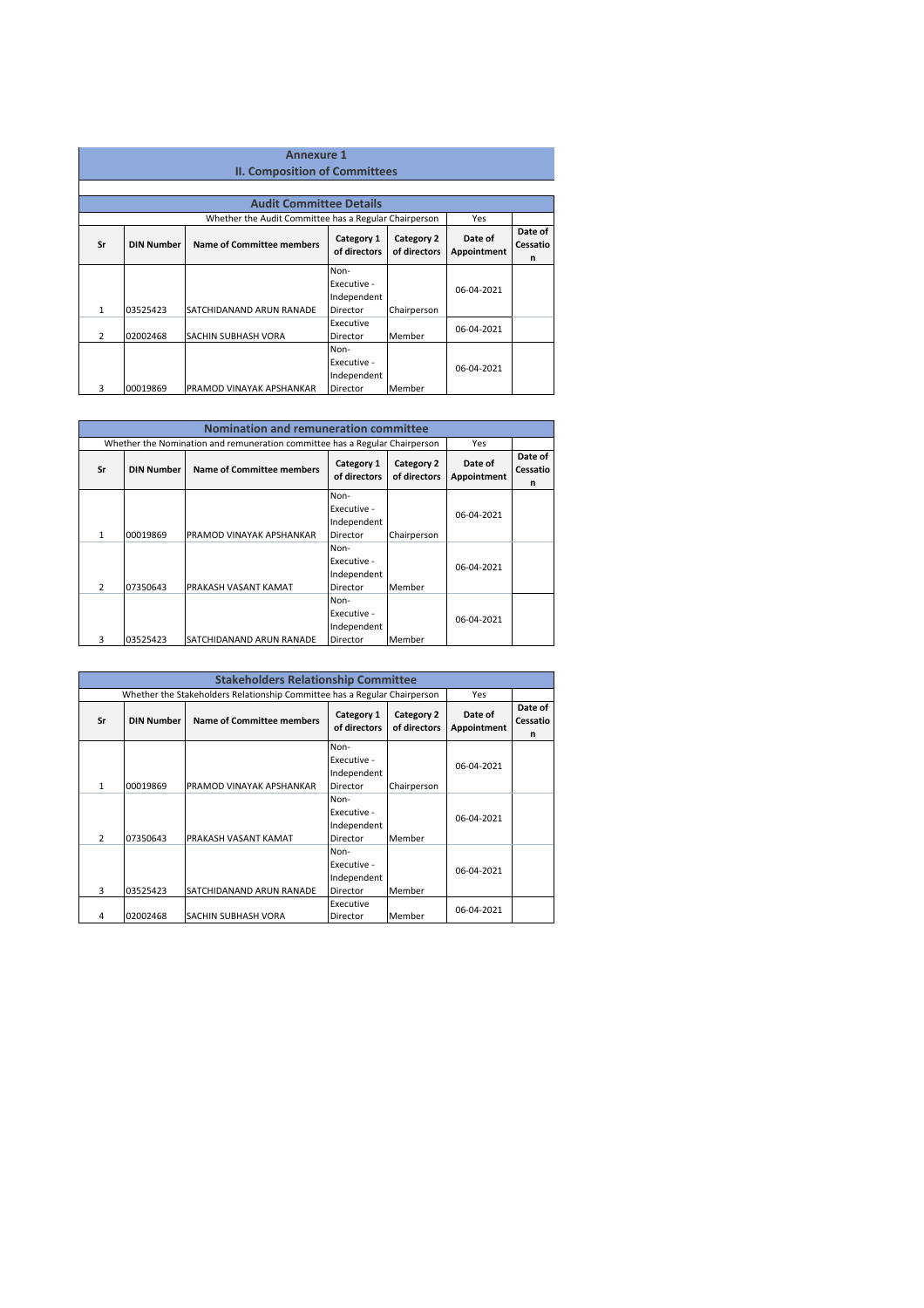|                | <b>Annexure 1</b>                                               |                                                                                                             |                                                                                   |                                                            |                                                                                                      |                                                                          |  |
|----------------|-----------------------------------------------------------------|-------------------------------------------------------------------------------------------------------------|-----------------------------------------------------------------------------------|------------------------------------------------------------|------------------------------------------------------------------------------------------------------|--------------------------------------------------------------------------|--|
|                |                                                                 | Ш.                                                                                                          | <b>Meeting of Board of Directors</b>                                              |                                                            |                                                                                                      |                                                                          |  |
| Sr             | Date(s) of<br>meeting (if<br>any) in the<br>previous<br>quarter | Date(s) of meeting<br>(Enter dates of<br>Previous quarter and<br>Current quarter in<br>chronological order) | <b>Maximum gap</b><br>between any<br>two<br>consecutive (in<br>number of<br>days) | Whether<br>requiremen<br>t of<br>Quorum<br>met<br>(Yes/No) | Number of<br><b>Directors</b><br>present*<br>(All directors<br>including<br>Independent<br>Director) | No. of<br>Independent<br><b>Directors</b><br>attending the<br>$meeting*$ |  |
|                |                                                                 | 09-07-2021                                                                                                  |                                                                                   | Yes                                                        | 6                                                                                                    | 3                                                                        |  |
| $\overline{2}$ |                                                                 | 06-08-2021                                                                                                  |                                                                                   | 27 Yes                                                     | 6                                                                                                    | 3                                                                        |  |
| 3              |                                                                 | 19-08-2021                                                                                                  |                                                                                   | 12 Yes                                                     | 6                                                                                                    | 3                                                                        |  |
| 4              |                                                                 | 30-10-2021                                                                                                  |                                                                                   | 71 Yes                                                     | 6                                                                                                    | 3                                                                        |  |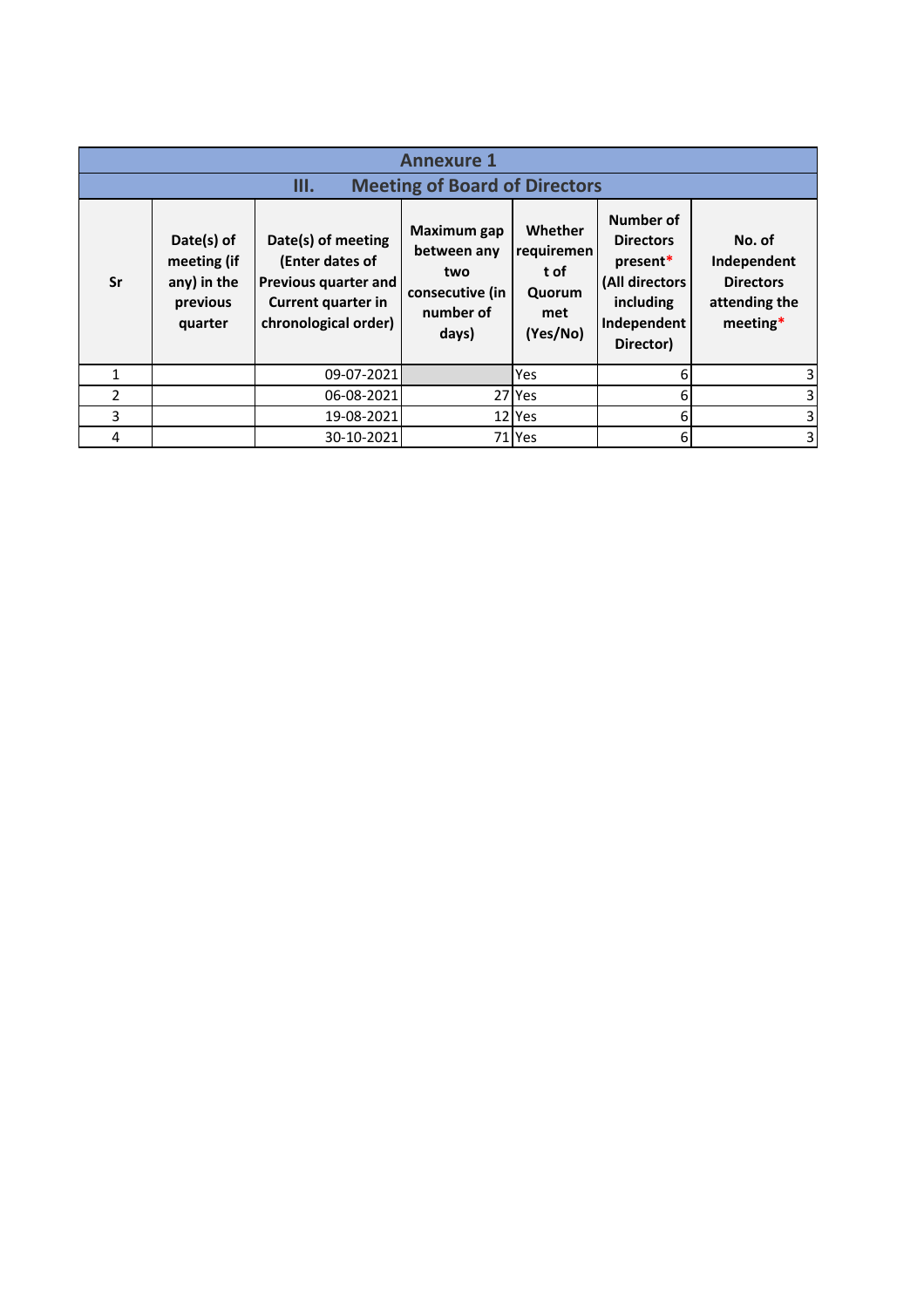|              | <b>Annexure 1</b>    |                                                                                                                                              |                                                                                          |                                   |                                                            |                                                                                                                              |                                                                               |
|--------------|----------------------|----------------------------------------------------------------------------------------------------------------------------------------------|------------------------------------------------------------------------------------------|-----------------------------------|------------------------------------------------------------|------------------------------------------------------------------------------------------------------------------------------|-------------------------------------------------------------------------------|
|              |                      | IV.                                                                                                                                          | <b>Meeting of Committees</b>                                                             |                                   |                                                            |                                                                                                                              |                                                                               |
| Sr           | Name of<br>Committee | Date(s) of<br>meeting<br><b>(Enter dates of</b><br><b>Previous</b><br>quarter and<br><b>Current</b><br>quarter in<br>chronological<br>order) | <b>Maximum</b><br>gap<br>between<br>any two<br>consecuti<br>ve (in<br>number<br>of days) | Name of<br>other<br>committe<br>e | Whether<br>requirem<br>ent of<br>Quorum<br>met<br>(Yes/No) | <b>Number</b><br><b>of</b><br><b>Directors</b><br>present*<br>(All<br>directors<br>including<br>Independ<br>ent<br>Director) | No. of<br>Independ<br>ent<br><b>Directors</b><br>attending<br>the<br>meeting* |
| $\mathbf{1}$ | Audit<br>Committee   | 06-08-2021                                                                                                                                   |                                                                                          |                                   | Yes                                                        | 3                                                                                                                            |                                                                               |
|              | Audit                |                                                                                                                                              |                                                                                          |                                   |                                                            |                                                                                                                              |                                                                               |
| 2            | Committee            | 30-10-2021                                                                                                                                   | 84                                                                                       |                                   | Yes                                                        | 3                                                                                                                            |                                                                               |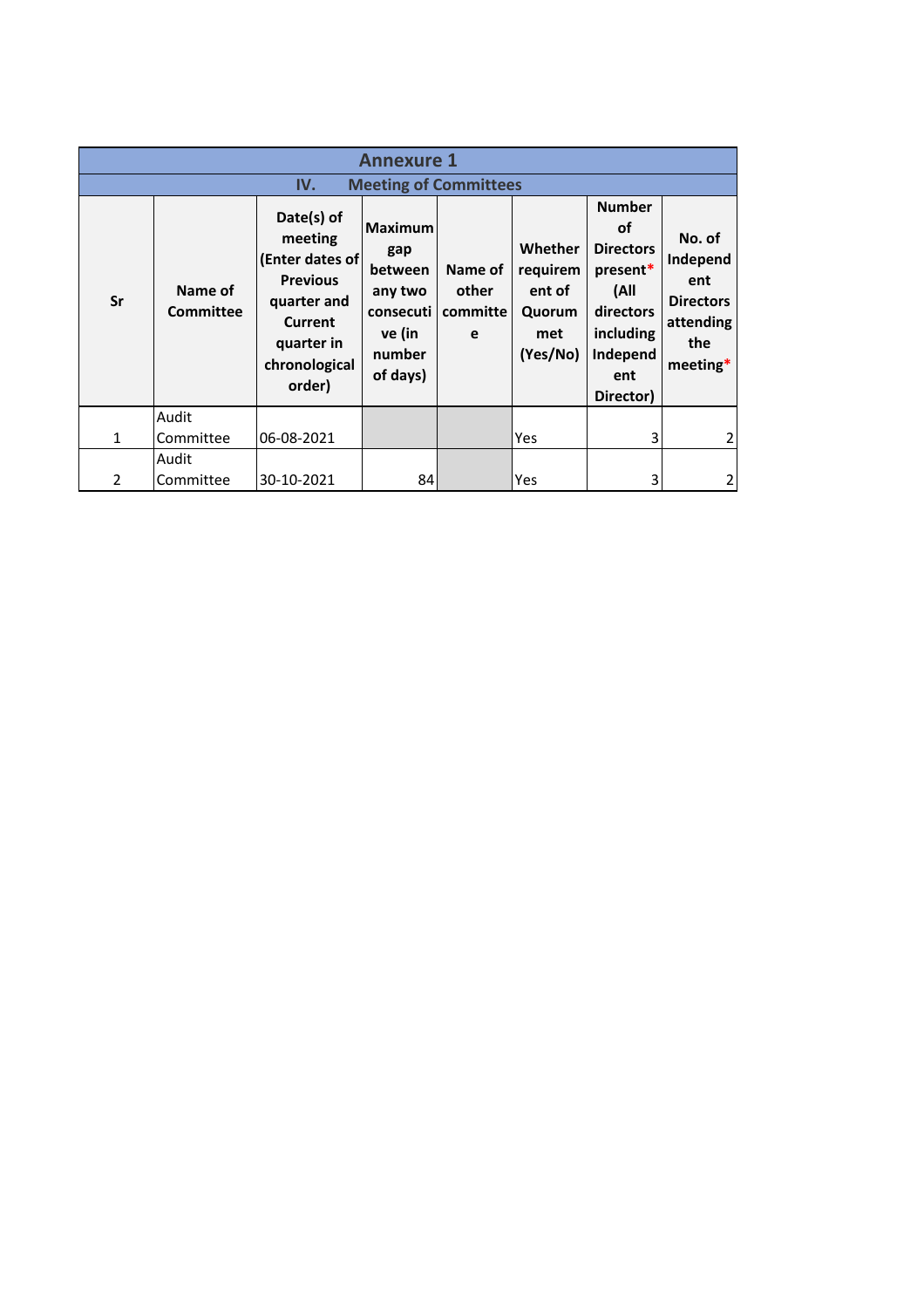|                | <b>Annexure 1</b>                                                                                         |           |                                                                                              |  |  |  |
|----------------|-----------------------------------------------------------------------------------------------------------|-----------|----------------------------------------------------------------------------------------------|--|--|--|
|                | <b>Related Party Transactions</b><br>V.                                                                   |           |                                                                                              |  |  |  |
| Sr             | Subject                                                                                                   |           | <b>Compliand</b><br>If status is "No"<br>details of non-<br>compliance may<br>be given here. |  |  |  |
| $\mathbf{1}$   | Whether prior approval of audit committee obtained                                                        | Yes       |                                                                                              |  |  |  |
| $\overline{2}$ | Whether shareholder approval obtained for material RPT                                                    | <b>NA</b> |                                                                                              |  |  |  |
| 3              | Whether details of RPT entered into pursuant to omnibus approval have<br>been reviewed by Audit Committee | Yes       |                                                                                              |  |  |  |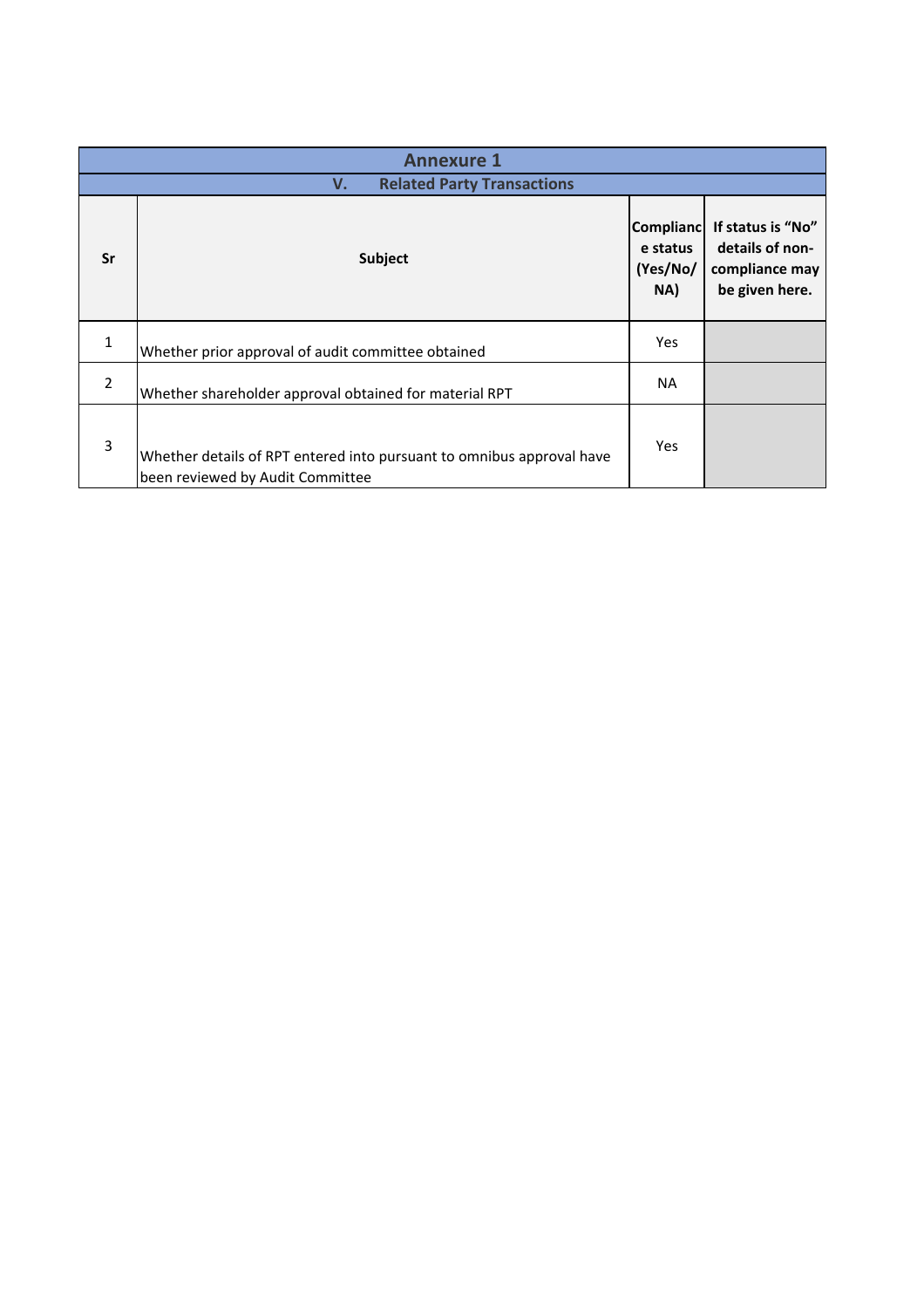|                | <b>Annexure 1</b>                                                                                                                                                                                                     |                               |  |  |  |
|----------------|-----------------------------------------------------------------------------------------------------------------------------------------------------------------------------------------------------------------------|-------------------------------|--|--|--|
| VI.            | <b>Affirmations</b>                                                                                                                                                                                                   |                               |  |  |  |
| Sr             | <b>Subject</b>                                                                                                                                                                                                        | Compliance<br>status (Yes/No) |  |  |  |
| $\mathbf{1}$   | The composition of Board of Directors is in terms of SEBI (Listing<br>obligations and disclosure requirements) Regulations, 2015                                                                                      | Yes                           |  |  |  |
| $\overline{2}$ | The composition of the following committees is in terms of SEBI(Listing<br>obligations and disclosure requirements) Regulations, 2015<br>a. Audit Committee                                                           | Yes                           |  |  |  |
| 3              | The composition of the following committees is in terms of SEBI(Listing<br>obligations and disclosure requirements) Regulations, 2015.<br>b. Nomination & remuneration committee                                      | Yes                           |  |  |  |
| 4              | The composition of the following committees is in terms of SEBI(Listing<br>obligations and disclosure requirements) Regulations, 2015.<br>c. Stakeholders relationship committee                                      | Yes                           |  |  |  |
| 5              | The composition of the following committees is in terms of SEBI(Listing<br>obligations and disclosure requirements) Regulations, 2015.<br>d. Risk management committee (applicable to the top 500 listed<br>entities) | <b>NA</b>                     |  |  |  |
| 6              | The committee members have been made aware of their powers, role<br>and responsibilities as specified in SEBI (Listing obligations and disclosure<br>requirements) Regulations, 2015.                                 | Yes                           |  |  |  |
| 7              | The meetings of the board of directors and the above committees have<br>been conducted in the manner as specified in SEBI (Listing obligations<br>and disclosure requirements) Regulations, 2015.                     | Yes                           |  |  |  |
| 8              | This report and/or the report submitted in the previous quarter has<br>been placed before Board of Directors.                                                                                                         | No                            |  |  |  |

|              | <b>Annexure 1</b> |                                             |  |  |  |
|--------------|-------------------|---------------------------------------------|--|--|--|
| Sr           | Subject           | <b>Compliance status</b>                    |  |  |  |
| $\mathbf{1}$ | Name of signatory | Mr. Bhavesh Subhash<br>Selarka              |  |  |  |
| 2            | Designation       | Company Secretary and<br>Compliance Officer |  |  |  |